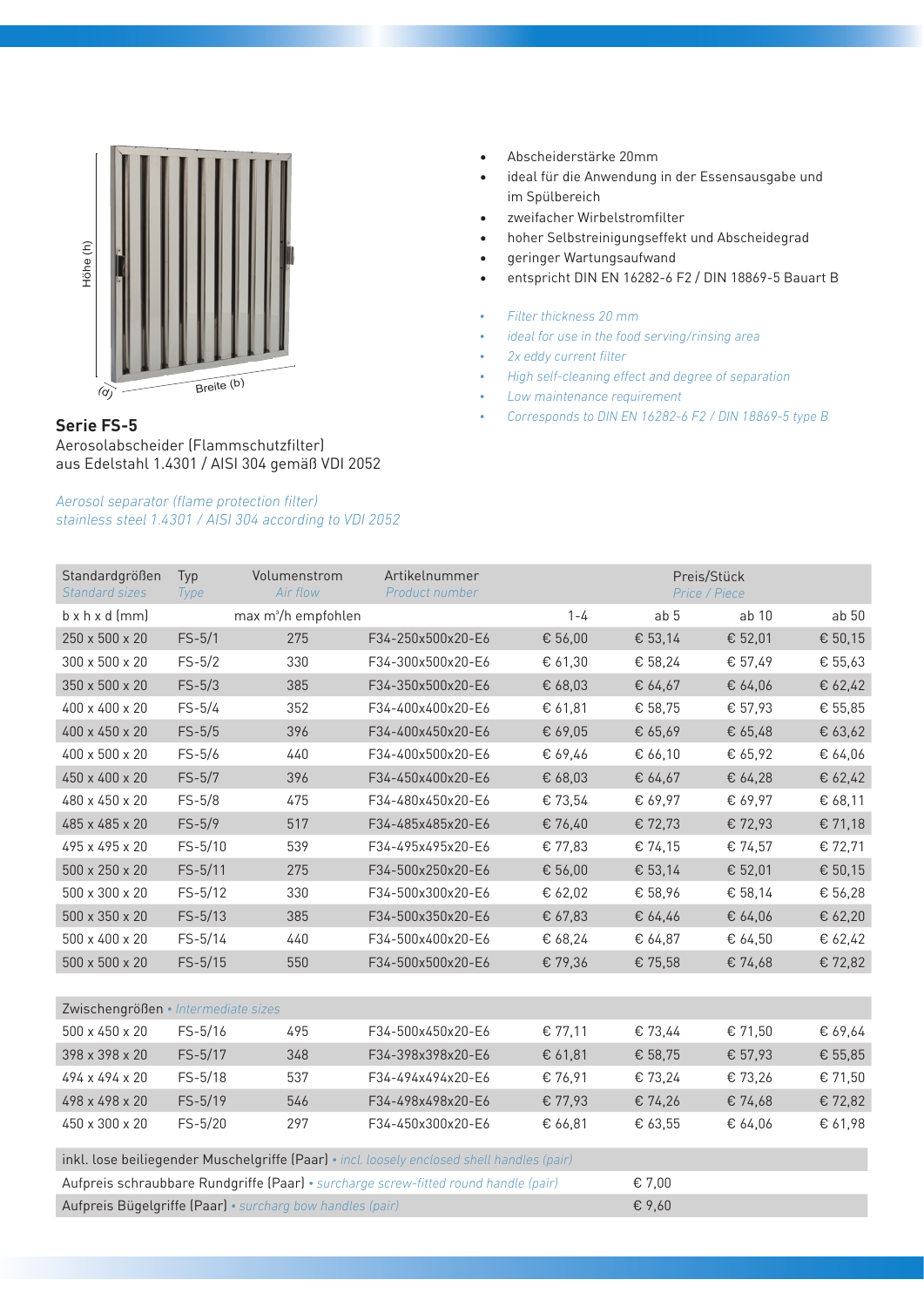**AEROSOLABSCHEIDER TYP F-2 / B** *Aerosol separator type F-2/B*

ideal für die Anwendung in der Essensausgabe und

hoher Selbstreinigungseffekt und Abscheidegrad

*• ideal for use in the food serving/rinsing area*

*• High self-cleaning effect and degree of separation*

*• Corresponds to DIN EN 16282-6 F2 / DIN 18869-5 type B*

entspricht DIN EN 16282-6 F2 / DIN 18869-5 Bauart B

Abscheiderstärke 20mm

zweifacher Wirbelstromfilter

geringer Wartungsaufwand

*• Low maintenance requirement*

*• Filter thickness 20 mm*

*• 2x eddy current filter*

im Spülbereich



### **Serie FS-5**

Aerosolabscheider (Flammschutzfilter) aus Edelstahl 1.4301 / AISI 304 gemäß VDI 2052

*Aerosol separator (flame protection filter) stainless steel 1.4301 / AISI 304 according to VDI 2052*

# **Sonderabmessungen** *• special sizes*

| <b>Breite in mm</b><br>width in mm |             | 1-4 Stück<br>1-4 pieces |             |                      |
|------------------------------------|-------------|-------------------------|-------------|----------------------|
| Höhe in mm<br>height in mm         | $100 - 300$ | $301 - 500$             | $501 - 700$ | Höhe in<br>height in |
| $100 - 300$                        | € 99.36     | € 165,24                | € 173,88    | $100 - 300$          |
| $301 - 500$                        | € 130,68    | € 212,76                | € 221,40    | $301 - 500$          |
| $501 - 700$                        | € 160,92    | € 260,28                | € 268,92    | $501 - 700$          |

| <b>Breite in mm</b><br>width in mm | ab 10 Stück<br>from 10 pieces |             |             |  |  |
|------------------------------------|-------------------------------|-------------|-------------|--|--|
| Höhe in mm<br>height in mm         | $100 - 300$                   | $301 - 500$ | $501 - 700$ |  |  |
| $100 - 300$                        | € 72,36                       | € 119,88    | € 126,36    |  |  |
| $301 - 500$                        | € 95,04                       | € 154.44    | € 159,84    |  |  |
| $501 - 700$                        | € 116,64                      | € 187,92    | € 194,40    |  |  |

#### Artikelnummer = F34-**Breite** x **Höhe** x 20-E6 *Product number = F34-width x height x 20-E6*

| <b>Breite in mm</b><br>width in mm | ab 5 Stück<br>from 5 pieces |             |             |  |  |
|------------------------------------|-----------------------------|-------------|-------------|--|--|
| Höhe in mm<br>height in mm         | $100 - 300$                 | $301 - 500$ | $501 - 700$ |  |  |
| $100 - 300$                        | € 79,92                     | € 132,84    | € 139.32    |  |  |
| $301 - 500$                        | € 104.76                    | € 170,64    | € 177,12    |  |  |
| $501 - 700$                        | € 129,60                    | € 208,44    | € 216.00    |  |  |

### **Bei Stückzahlen über 20 Stück nehmen Sie bitte mit uns Kontakt auf!**

*For quantities over 20 pieces, please contact us!*

| inkl. lose beiliegender Muschelgriffe (Paar) • incl. loosely enclosed shell handles (pair) |                 |  |  |  |
|--------------------------------------------------------------------------------------------|-----------------|--|--|--|
| Aufpreis schraubbare Rundgriffe (Paar) · surcharge screw-fitted round handle (pair)        | € 7.00          |  |  |  |
| Aufpreis Bügelgriffe (Paar) · surcharg bow handles (pair)                                  | $\epsilon$ 9.60 |  |  |  |



27EINLEITUNG ABSCHEIDER FILTER AKTIVKOHLE FILTERBOX AIRBOX GB AIRBOX GBV+GBG DACH VENTILATOREN COMPAKT LÜFTUNGSGERÄTE ROHR VENTILATOREN